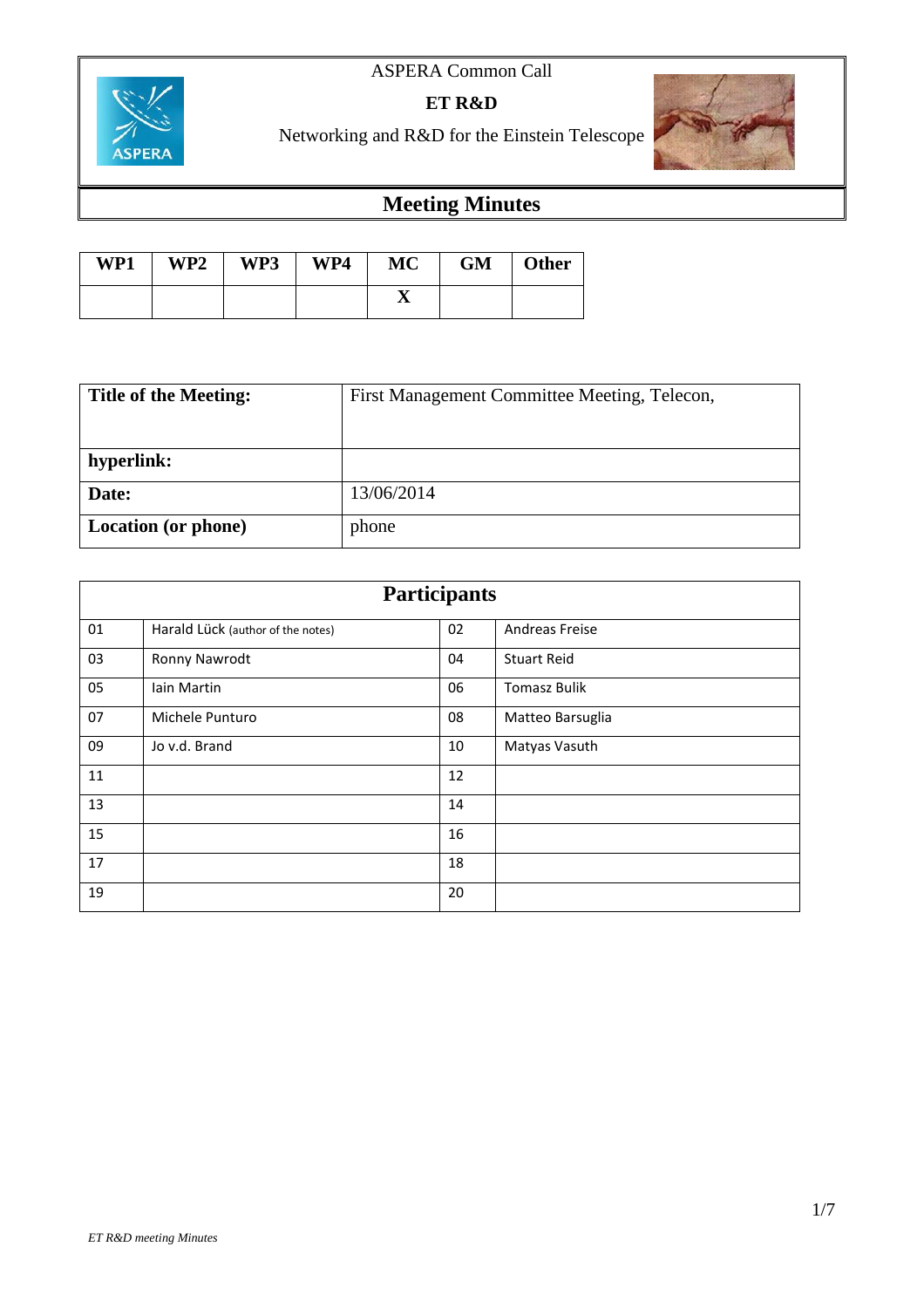Agenda:

- 1. MC attendees
- 2. MOU status
- 3. reports of the WG chairs on work progress, status of the WGs and finances.
- 4. reporting duties as deliverables and towards APPEC.
- 5. AOB

1.) The number of participants was above the 3/5 required minimum for a quorum.

The proposed composition of the MC was confirmed by the members present in the meeting:

PC: Harald Lück

DPC: Michele Punturo (as agreed @ 1st MC meeting) WG chairs: Sathyaprakash, J. v.d. Brand, R. Nawrodt, A. Freise Parties: Gottfried Wilhelm Leibniz Universität Hannover: covered by PC Friedrich-Schiller-Universität Jena: covered by WG chair The University Court of the University of Glasgow: Iain Martin The University of the West of Scotland. Stuart Reid Cardiff University: covered by WG chair The University of Birmingham: covered by WG chair Stichting Voor Fundamenteel Onderzoek der Materie: covered by WG chair The Russian Einstein Telescope Consortium: V. Rudenko The Polish Einstein Telescope Consortium: Th. Bulik The Hungarian Einstein Telescope Consortium: I. Racz The Italian Einstein Telescope Collaboration: covered by DPC Representative of France: M. Barsuglia

Matteo Barsuglia was confirmed as a permanent representative of France.

2: MOU Status:

The MOU signature process is close to completion. Thomasz has got the agreement of all administrations involved in the Polish Consortium and expects the signed document any day now.

Once the last signature page has been sent to Hannover, Harald will assemble a version including all signature pages and send it to all members of the management committee, would then can distribute the file to their administrations.

3.) Status of the working groups

Working group 1: ET's scientific potential: Sathyaprakash could not participate in this meeting because he was chairing another parallel teleconference.

Working group 2: long-term seismic and GGN studies of selected sites Jo v.d. Brand reported on the status of the working group. The task described in the proposal for the past year was the definition and development of seismic sensors. This work has mainly happened in Poland and the Netherlands. First prototypes have been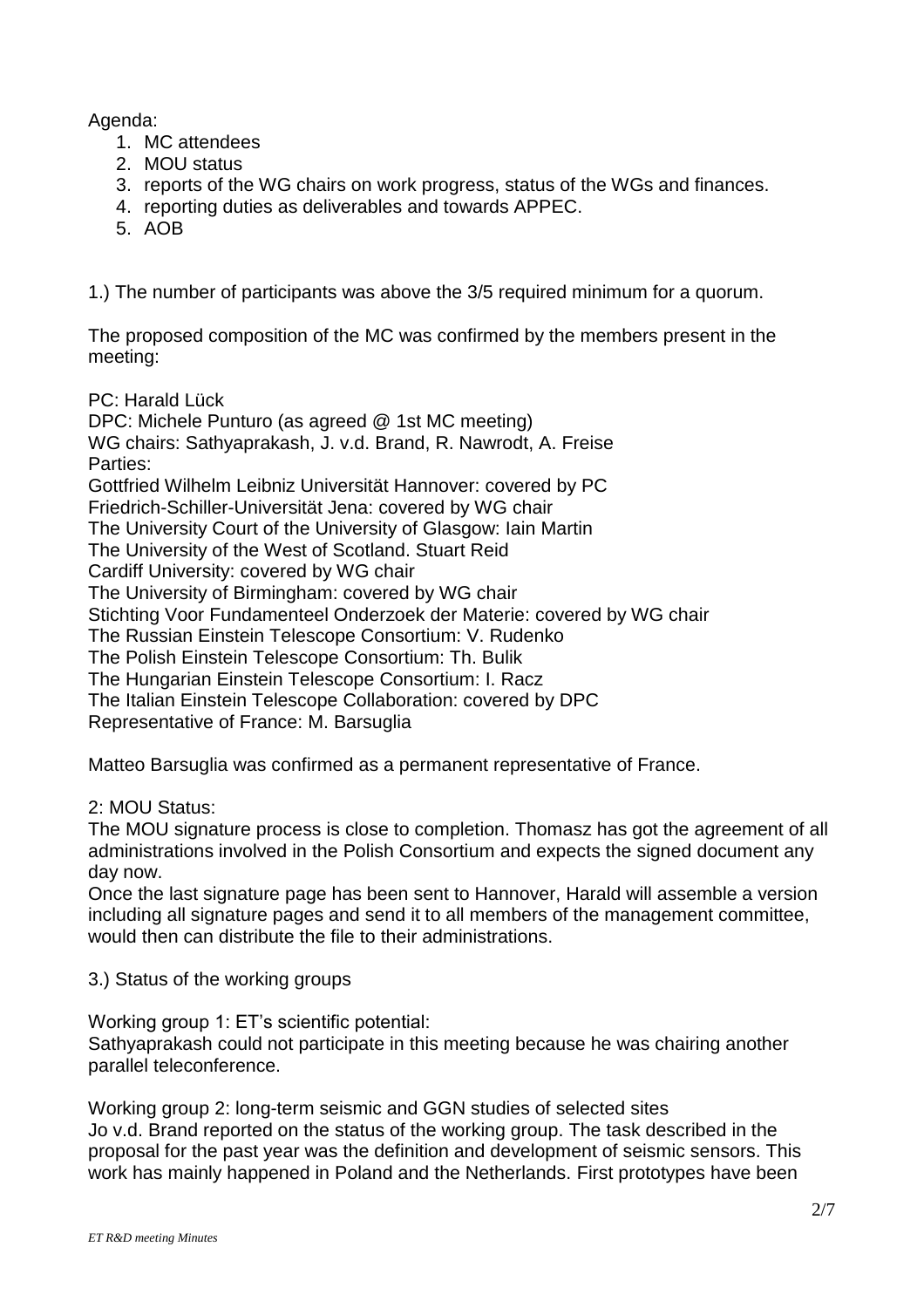realised, which will be characterised and calibrated soon. This work should be finished soon and will yield good seismic sensors at low cost. It is foreseen to equip each site with 5 to 6 sensors. Cite studies will be done in Hungary, Sardinia, Canfranc, Finland, the Netherlands, and Poland, resulting in a total number of about 30 sensors. If commercial sensors would be used the financial requirements would amount to about 0.5 M€. Two different prototypes have been finished at Nikhef and in Poland. The Netherlands are

closely collaborating with industry, which increases the importance of intellectual property issues.

Characterisation and calibration will start in about two weeks time. The selection of measurement sites and the measurements themselves will start in the second half of this year. The overlap with the currently ongoing activities for a proposal within the Horizon 2020 program should not pose a problem.

Working group 3: optical properties of silicon at cryogenic temperatures

Ronny Nawrodt reported on the status of this working group. See copies of the presentation slides attached to the end of this document

Working group 4: ET control systems

Andreas Freise reported on the status of this working group.

The task of this working group is to design control schemes for squeezed, light the lowfrequency part of ET, and the reduction of correlated noise sources in the co-located interferometers and detectors.

The working group consisting of members from Glasgow, Birmingham, and Hannover held regular teleconferences and so far prepared the simulation tools to model what has been promised in the proposal.

The software FINESSE now includes the simulation of radiation pressure effects and squeezing in addition to the functionality it offered so far. This paves the path to perform the proposed simulations. More concrete steps will follow soon. The milestones of this working group are all towards the end of the project, resulting in no delay at the moment.

It was suggested that for the publishable part of the half term report we should get in contact with the APPEC PR people to get some advice.

With ET R&D being the only current ET activity beside ELiTES, we should spread the word within the project that there will be the ET general meeting held in Lyon on November 19/20.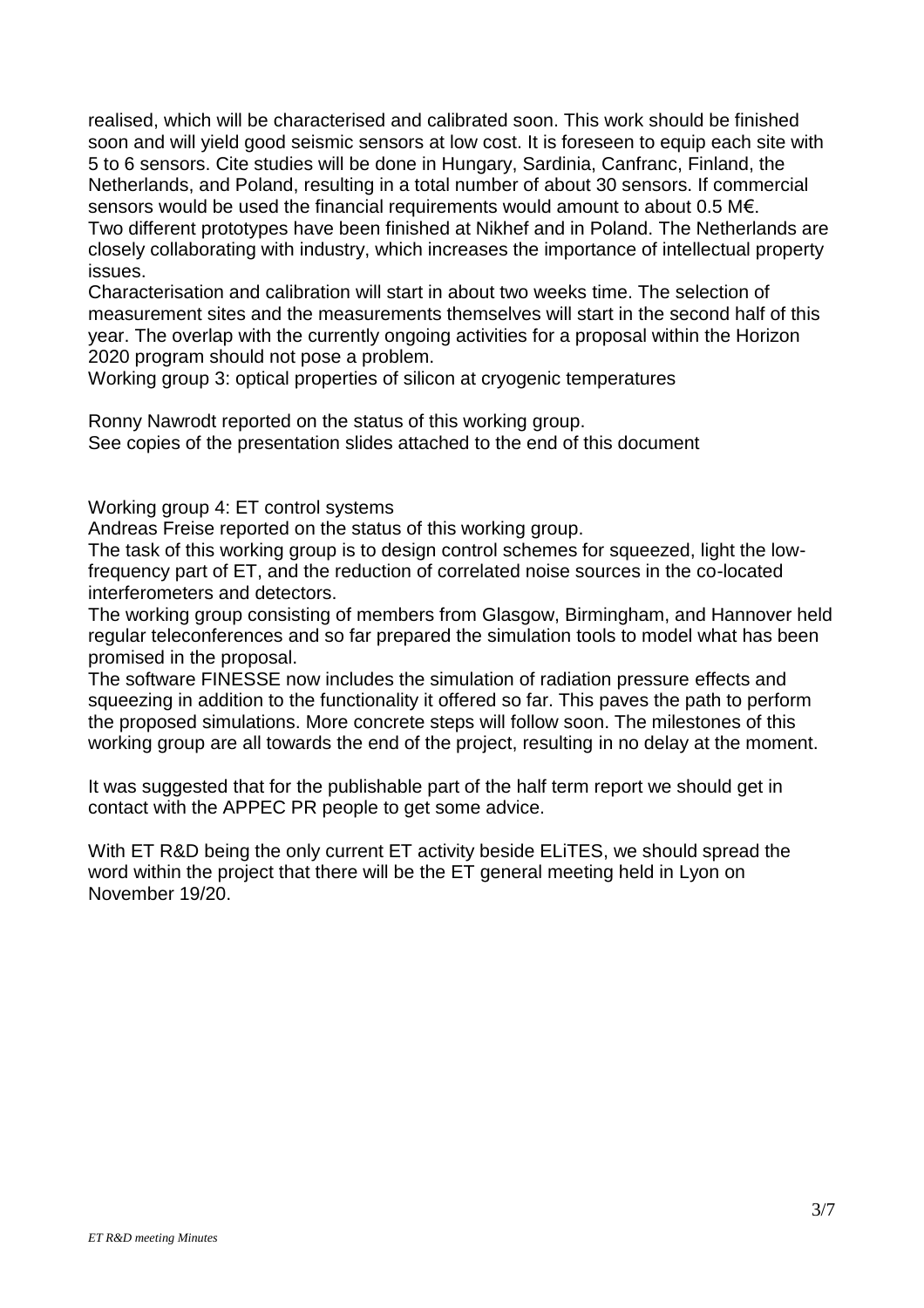#### **Status WG3**

ET R&D

13/06/2014

## Reminder - content of WG3

- WG3 Optical properties of silicon at cryogenic temperatures
- Participants: FSU, LUH-AEI, UGlasgow, UWS, Russian Consortium, (LMA - as external/non-beneficiary)
- Task 1: Stress induced birefringence of silicon-based optics
- Task 2: Homogeneity of optical properties within larger samples
- Task 3: Surface quality of large silicon samples
- Task 4: Investigation of Whispering Gallery Mode Oscillators made of silicon to probe absorption and scatter

## **Timeline**



Tasks promised by now:

- Homogeneity of optical paramters (1)
- Setup for birefringence measurements
- Investigations of the surface quality
- Abs/scatter in WGM
- Cavity studies at low temperatures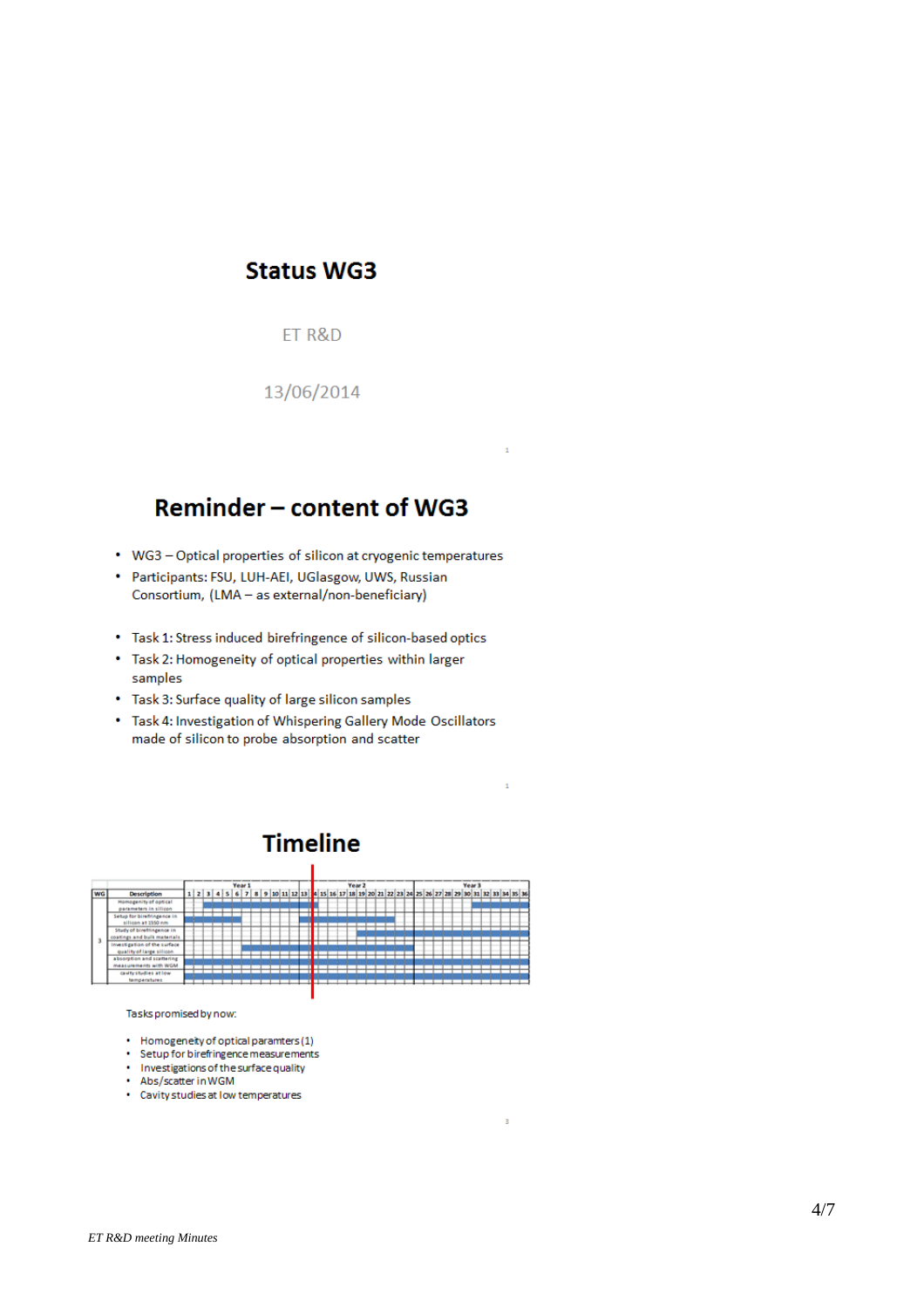#### **Status of the individual groups**

- $\cdot$  FSU
	- survey of homogeneity of electronical parameters in larger samples
	- temperature dependence of these paramters
	- potential new noise sources in silicon
	- calorimetric optical absorption measurements
	- study of surface loss in silicon

### **Status of the individual groups**

- LUH-AEI
	- first measurements on stress induced birefringence in a cavity setup
	- demonstration of the capabilities of the setup
	- application of external loads possible

#### **Status of the individual groups**

- UGlasgow
	- development of NIR polarimeter
	- first tests underway
	- absorption measurements in silicon
	- study of surface loss in silicon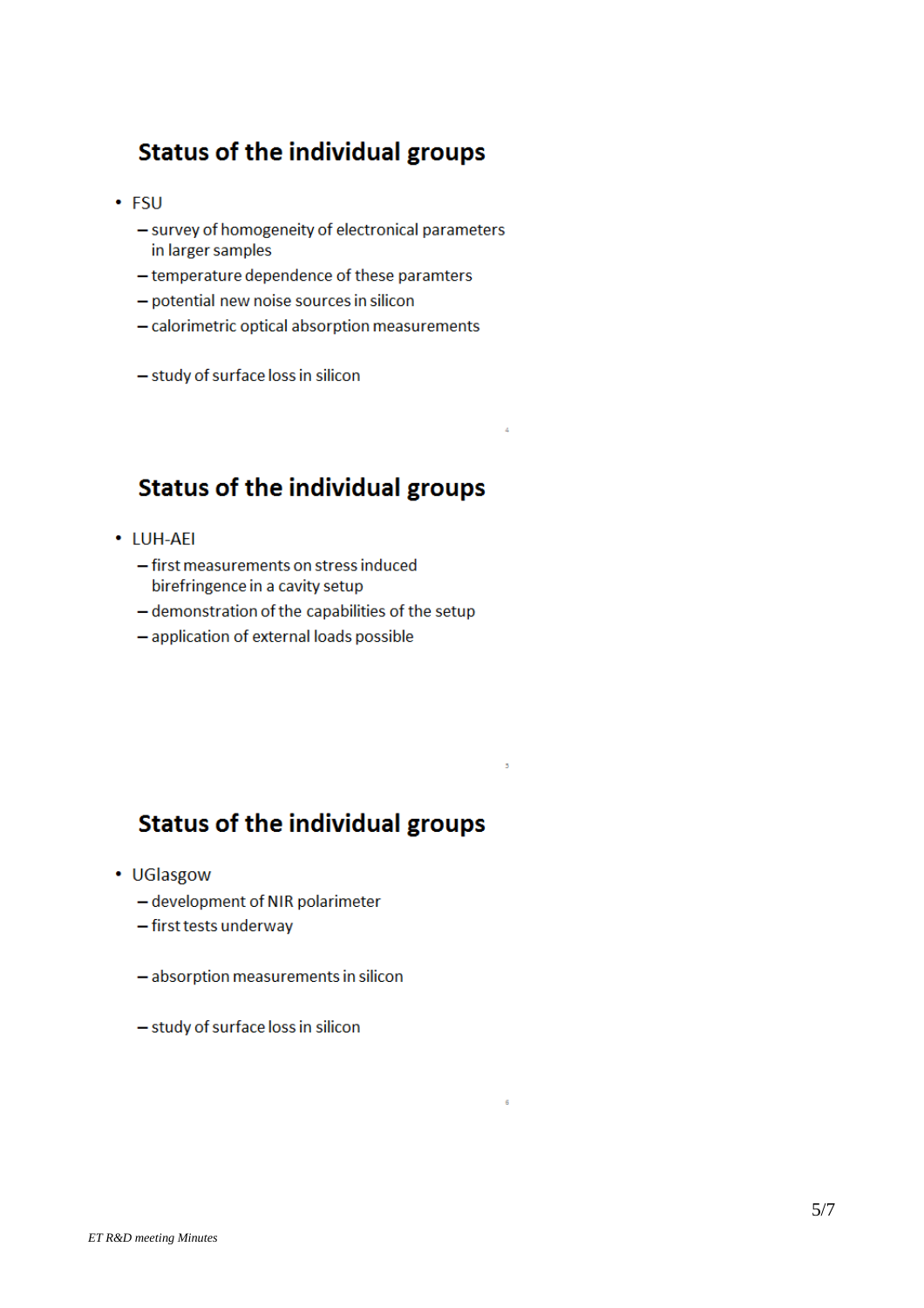#### **Status of the individual groups**

- $\cdot$  UWS
	- Postdoc working on coating techniques
	- hydrogenated aSi films
	- FTIR measurements -> probe for free carrier abs
	- development of highly stressed films -> interaction with silicon birefringence

### **Status of the individual groups**

- Russian consortium
	- see Valentins contribution
	- activities on cavity finesse at low temperatures, **WGM** resonators
	- additionally: joint work on noise in silicon with all other WG3 members

### **Status of the individual groups**

 $\overline{\mathbf{z}}$ 

9

- LMA (as external)
	- systematic absorption measurements
	- both cryogenic/room temperature